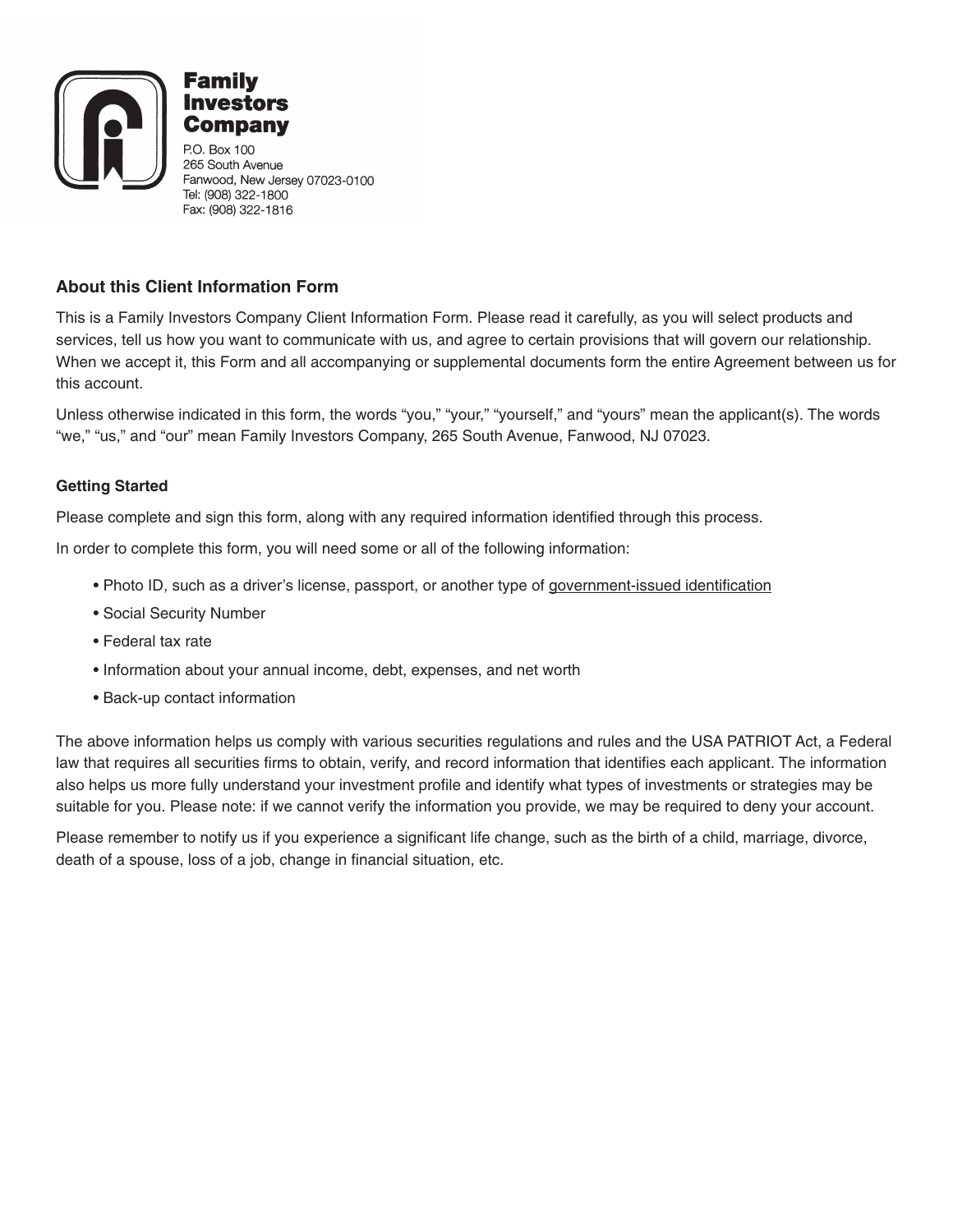# **#1 Please Tell Us About Yourself**

|                                       | <b>PRIMARY APPLICANT</b><br><b>Contact Information</b> |                                                                                                            |                           |                                    |               |                            |            |                                                                     |
|---------------------------------------|--------------------------------------------------------|------------------------------------------------------------------------------------------------------------|---------------------------|------------------------------------|---------------|----------------------------|------------|---------------------------------------------------------------------|
| $X$ Mr.                               | Mrs.                                                   | Ms.                                                                                                        | Dr.                       | Rev.                               | <b>Suffix</b> | $\Box$ Sr.                 | $\Box$ Jr. |                                                                     |
| <b>First Name</b>                     |                                                        |                                                                                                            |                           | Middle Name                        |               |                            | Last Name  |                                                                     |
|                                       | <b>Permanent Address</b>                               |                                                                                                            |                           |                                    |               |                            | <b>USA</b> | Apt/Suite No.                                                       |
| City                                  |                                                        |                                                                                                            | <b>State</b>              |                                    | ZIP Code      |                            | Country    |                                                                     |
| <b>Work Phone</b>                     |                                                        | Home Phone                                                                                                 |                           | Mobile Phone                       |               | <b>Email Address</b>       |            |                                                                     |
|                                       |                                                        | $\Box$ Please check if you have been at your current home address for less than one year.                  |                           |                                    |               |                            |            |                                                                     |
|                                       |                                                        | Mailing Address (if different from above)                                                                  |                           |                                    |               |                            |            | Apt/Suite No.                                                       |
| City                                  |                                                        |                                                                                                            | <b>State</b>              |                                    | ZIP Code      |                            | Country    |                                                                     |
| Are you:<br>$\Box$ Single             | Married                                                | $\Box$ Domestic Partner $\Box$ Divorced                                                                    |                           |                                    |               |                            |            |                                                                     |
|                                       |                                                        |                                                                                                            |                           |                                    |               |                            |            |                                                                     |
|                                       | <b>Employment Status</b>                               |                                                                                                            |                           |                                    |               |                            |            |                                                                     |
| Are you currently:<br>$\Box$ Employed |                                                        | Self-Employed □ Not Employed □ Retired                                                                     |                           |                                    |               |                            |            |                                                                     |
| Job Title                             |                                                        |                                                                                                            |                           |                                    | Occupation    |                            |            |                                                                     |
| Employer                              |                                                        |                                                                                                            |                           |                                    |               | Years with this Employer   |            |                                                                     |
| <b>Business Address</b>               |                                                        |                                                                                                            |                           |                                    |               |                            |            | Apt/Suite No.                                                       |
| City                                  |                                                        |                                                                                                            | State                     |                                    | ZIP Code      |                            | Country    |                                                                     |
|                                       | If not employed, source of income:                     |                                                                                                            |                           |                                    |               |                            |            |                                                                     |
|                                       |                                                        | <b>USA PATRIOT Act Information</b> (Required by Federal law)                                               |                           |                                    |               |                            |            |                                                                     |
|                                       |                                                        | All applicants please provide the information below. Non-resident aliens, also include a completed W-8BEN. |                           |                                    | <b>USA</b>    |                            |            |                                                                     |
|                                       | Date of Birth (mm/dd/yyyy)                             |                                                                                                            |                           | Social Security or Taxpayer ID No. |               | Country of Citizenship     |            |                                                                     |
|                                       |                                                        | ID No. (Select one): Driver's License D Passport State ID D                                                |                           |                                    |               | Other Government-issued ID |            | Place/Country of Issuance                                           |
|                                       | Issue Date (mm/yyyy)                                   |                                                                                                            | Expiration Date (mm/yyyy) |                                    |               |                            |            | Country of Tax Residence (if different than country of citizenship) |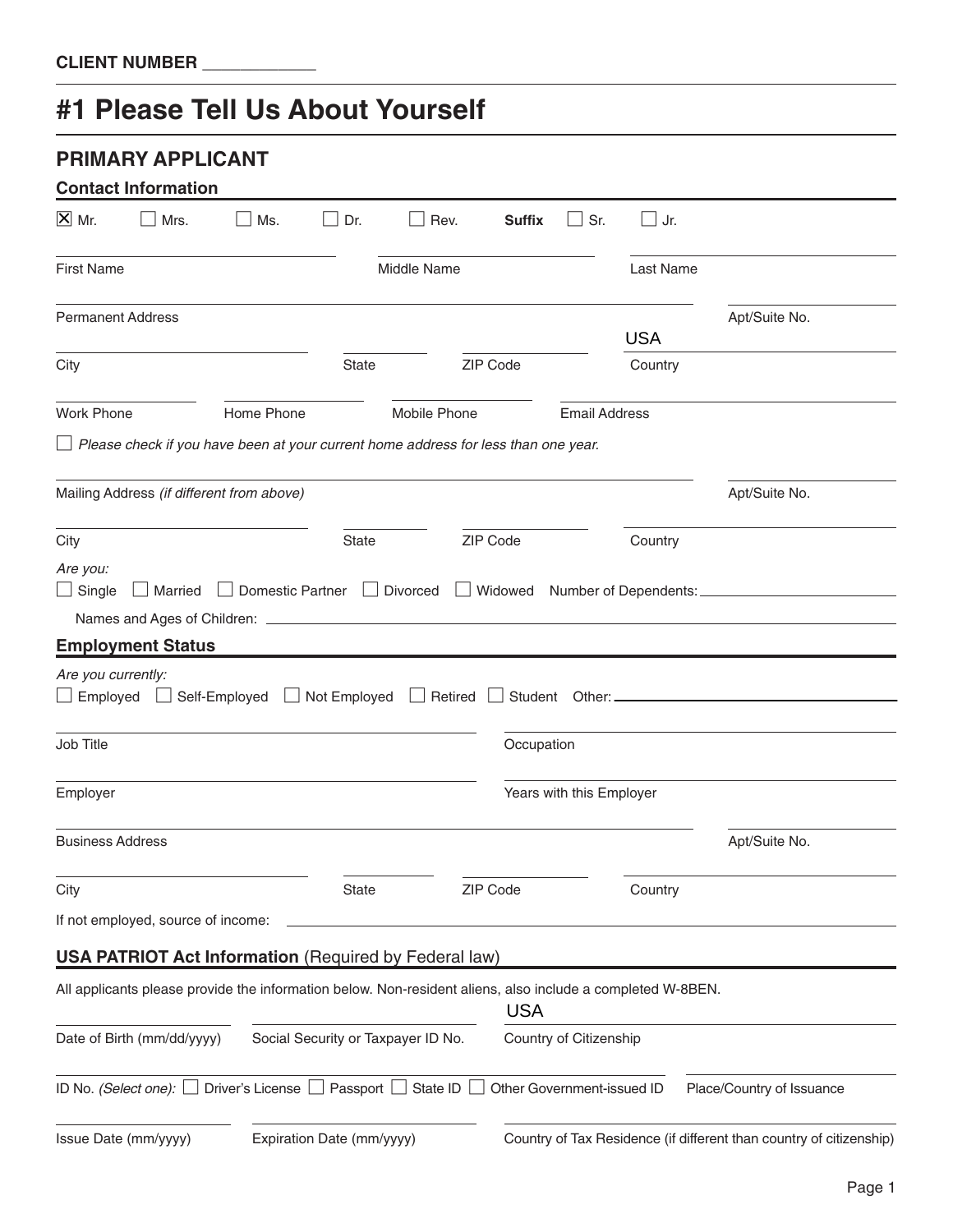#1 Please Tell Us About Yourself (Continued)

|                                                 | <b>CO-APPLICANT</b>                                                                                        |            |                           |                                    |                |                            |            |                                                                         |
|-------------------------------------------------|------------------------------------------------------------------------------------------------------------|------------|---------------------------|------------------------------------|----------------|----------------------------|------------|-------------------------------------------------------------------------|
|                                                 | <b>Contact Information</b>                                                                                 |            |                           |                                    |                |                            |            |                                                                         |
| $\Box$ Mr.                                      | Mrs.                                                                                                       | Ms.        | Dr.                       | Rev.                               | <b>Suffix</b>  | Sr.                        | $\Box$ Jr. |                                                                         |
| <b>First Name</b>                               |                                                                                                            |            |                           | Middle Name                        |                |                            | Last Name  |                                                                         |
|                                                 | <b>Permanent Address</b>                                                                                   |            |                           |                                    |                |                            |            | Apt/Suite No.                                                           |
|                                                 |                                                                                                            |            |                           |                                    |                |                            | <b>USA</b> |                                                                         |
| City                                            |                                                                                                            |            | <b>State</b>              |                                    | ZIP Code       |                            | Country    |                                                                         |
| <b>Work Phone</b>                               |                                                                                                            | Home Phone |                           | Mobile Phone                       |                | <b>Email Address</b>       |            |                                                                         |
|                                                 | $\perp$ Please check if you have been at your current home address for less than one year.                 |            |                           |                                    |                |                            |            |                                                                         |
|                                                 | Mailing Address (if different from above)                                                                  |            |                           |                                    |                |                            |            | Apt/Suite No.                                                           |
| City                                            |                                                                                                            |            | <b>State</b>              |                                    | ZIP Code       |                            | Country    |                                                                         |
| Are you:<br>$\Box$ Single<br>Are you currently: | <b>Employment Status</b><br>□ Employed □ Self-Employed □ Not Employed □ Retired                            |            |                           |                                    |                |                            |            | □ Married □ Domestic Partner □ Divorced □ Widowed Number of Dependents: |
|                                                 |                                                                                                            |            |                           |                                    | $\blacksquare$ |                            |            |                                                                         |
| Job Title                                       |                                                                                                            |            |                           |                                    | Occupation     |                            |            |                                                                         |
| Employer                                        |                                                                                                            |            |                           |                                    |                | Years with this Employer   |            |                                                                         |
| <b>Business Address</b>                         |                                                                                                            |            |                           |                                    |                |                            |            | Apt/Suite No.                                                           |
| City                                            |                                                                                                            |            | State                     |                                    | ZIP Code       |                            | Country    |                                                                         |
|                                                 | If not employed, source of income:                                                                         |            |                           |                                    |                |                            |            |                                                                         |
|                                                 | <b>USA PATRIOT Act Information (Required by Federal law)</b>                                               |            |                           |                                    |                |                            |            |                                                                         |
|                                                 | All applicants please provide the information below. Non-resident aliens, also include a completed W-8BEN. |            |                           |                                    | <b>USA</b>     |                            |            |                                                                         |
|                                                 | Date of Birth (mm/dd/yyyy)                                                                                 |            |                           | Social Security or Taxpayer ID No. |                | Country of Citizenship     |            |                                                                         |
|                                                 | ID No. (Select one): $\Box$ Driver's License $\Box$ Passport $\Box$ State ID                               |            |                           |                                    |                | Other Government-issued ID |            | Place/Country of Issuance                                               |
|                                                 | Issue Date (mm/yyyy)                                                                                       |            | Expiration Date (mm/yyyy) |                                    |                |                            |            | Country of Tax Residence (if different than country of citizenship)     |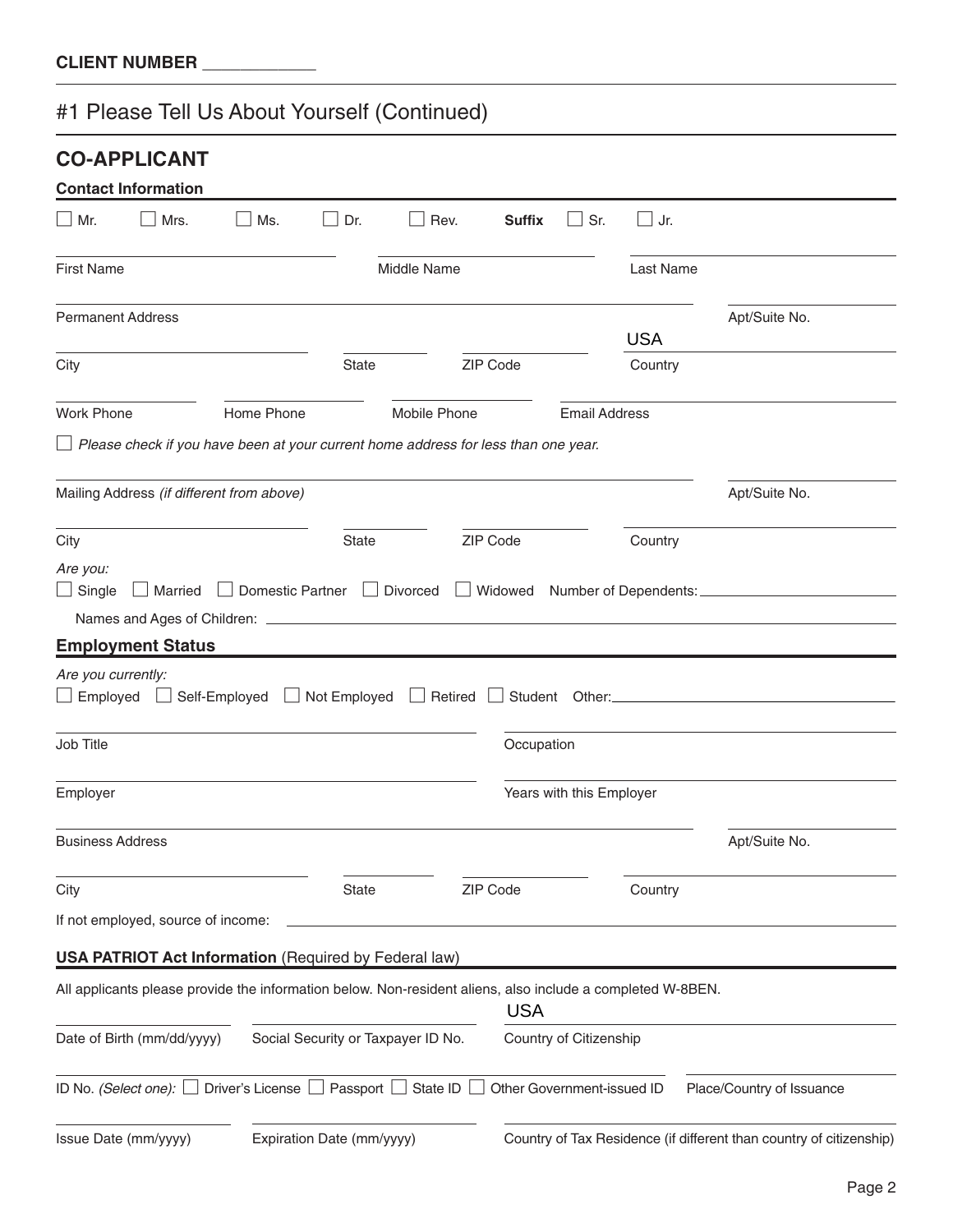### #1 Please Tell Us About Yourself (Continued)

### **Industry and Other Affiliations**

| <b>Primary Applicant</b> | Co-Applicant      | Are you, your spouse, or any other immediate family members, including parents, in-laws,<br>siblings and dependents:                                                                                                                                                                                                       |
|--------------------------|-------------------|----------------------------------------------------------------------------------------------------------------------------------------------------------------------------------------------------------------------------------------------------------------------------------------------------------------------------|
| l Yes<br>No.             | No.<br><b>Yes</b> | Employed by or associated with the securities industry (for example, a sole proprietor,<br>partner, officer, director, branch manager, registered representative or other associated<br>person of a broker-dealer firm) or a financial services regulator?                                                                 |
|                          |                   | If yes, please specify entity below. If this entity requires its approval for you to open this account,<br>please provide a copy of the required authorization letter (with this Form).                                                                                                                                    |
|                          |                   | Broker-Dealer or Municipal Securities Dealer     Investment Adviser<br>FINRA or other Self Regulatory Organization*   State or Federal Securities Regulator<br>(*Including a national securities exchange, registered securities association, registered clearing<br>agency or the Municipal Securities Rulemaking Board.) |
|                          |                   |                                                                                                                                                                                                                                                                                                                            |
| $\Box$ Yes<br>No.        | No.<br>Yes        | An officer, director or 10% (or more) shareholder in a publicly-owned company?<br>Name of company and symbol: _                                                                                                                                                                                                            |

### **Financial Situation and Needs, Liquidity Considerations, and Tax Status**

### *Please tell us your best estimate as to:*

| <b>ANNUAL INCOME<sup>1</sup></b><br>(from all sources)                                                                | <b>NET WORTH2</b><br>(excluding your residence)                                                                                                                                    | <b>LIQUID NET WORTH3</b>                                                                                                                                                                                                                                                                                                                                                                  | <b>TAX RATE</b><br>(highest marginal)               |
|-----------------------------------------------------------------------------------------------------------------------|------------------------------------------------------------------------------------------------------------------------------------------------------------------------------------|-------------------------------------------------------------------------------------------------------------------------------------------------------------------------------------------------------------------------------------------------------------------------------------------------------------------------------------------------------------------------------------------|-----------------------------------------------------|
| \$25,000 and under<br>\$25,001-50,000<br>\$50,001-100,000<br>\$100,001-250,000<br>\$250,001-500,000<br>Over \$500,000 | \$25,000 and under<br>\$25,001-50,000<br>\$50,001-200,000<br>\$200,001-500,000<br>\$500,001-1,000,000<br>\$1,000,001-3,000,000<br>Over \$3,000,000                                 | \$25,000 and under<br>\$25,001-50,000<br>\$50,001-200,000<br>\$200,001-500,000<br>\$500,001-1,000,000<br>\$1,000,001-3,000,000<br>Over \$3,000,000                                                                                                                                                                                                                                        | $0 - 15%$<br>16-25%<br>26-30%<br>31-35%<br>Over 35% |
| <b>ANNUAL EXPENSES4</b><br>(recurring)                                                                                | <b>SPECIAL EXPENSES<sup>5</sup></b><br>(future, non-recurring)                                                                                                                     | <b>LIQUIDITY NEEDS</b>                                                                                                                                                                                                                                                                                                                                                                    |                                                     |
| \$50,000 and under<br>\$50,001-100,000<br>\$100,001-250,000<br>\$250,001-500,000<br>Over \$500,000                    | \$50,000 and under<br>\$50,001-100,000<br>\$100,001-250,000<br>\$250,001-500,000<br>Over \$500,000<br>Timeframe for special expenses:<br>Within 2 years<br>3-5 years<br>6-10 years | The ability to quickly and easily convert to cash all or a<br>portion of the investments in this account without experiencing<br>significant loss in value from, for example, the lack of a ready<br>market, or incurring significant costs or penalties is (check one)<br>Very important<br>Important<br>Somewhat important<br>Does not matter<br>Do you have a reverse mortgage? $\Box$ | No<br>Yes                                           |

- <sup>1</sup> **Annual income** includes income from sources such as employment, alimony, social security, investment income, etc.
- <sup>2</sup> Net worth is the value of your assets minus your liabilities. For purposes of this form, assets include stocks, bonds, mutual funds, other securities, bank accounts, and other personal property. Do not include your primary residence among your assets. For liabilities, include any outstanding loans, credit card balances, taxes, etc. Do not include your mortgage.
- <sup>3</sup> Liquid net worth is your net worth minus assets that cannot be converted quickly and easily into cash, such as real estate, business equity, personal property and automobiles, expected inheritances, assets earmarked for other purposes, and investments or accounts subject to substantial penalties if they were sold or if assets were withdrawn from them.
- <sup>4</sup> **Annual expenses** might include mortgage payments, rent, long-term debts, utilities, alimony or child support payments, etc.
- <sup>5</sup> **Special expenses** might include a home purchase, remodeling a home, a car purchase, education, medical expenses, etc.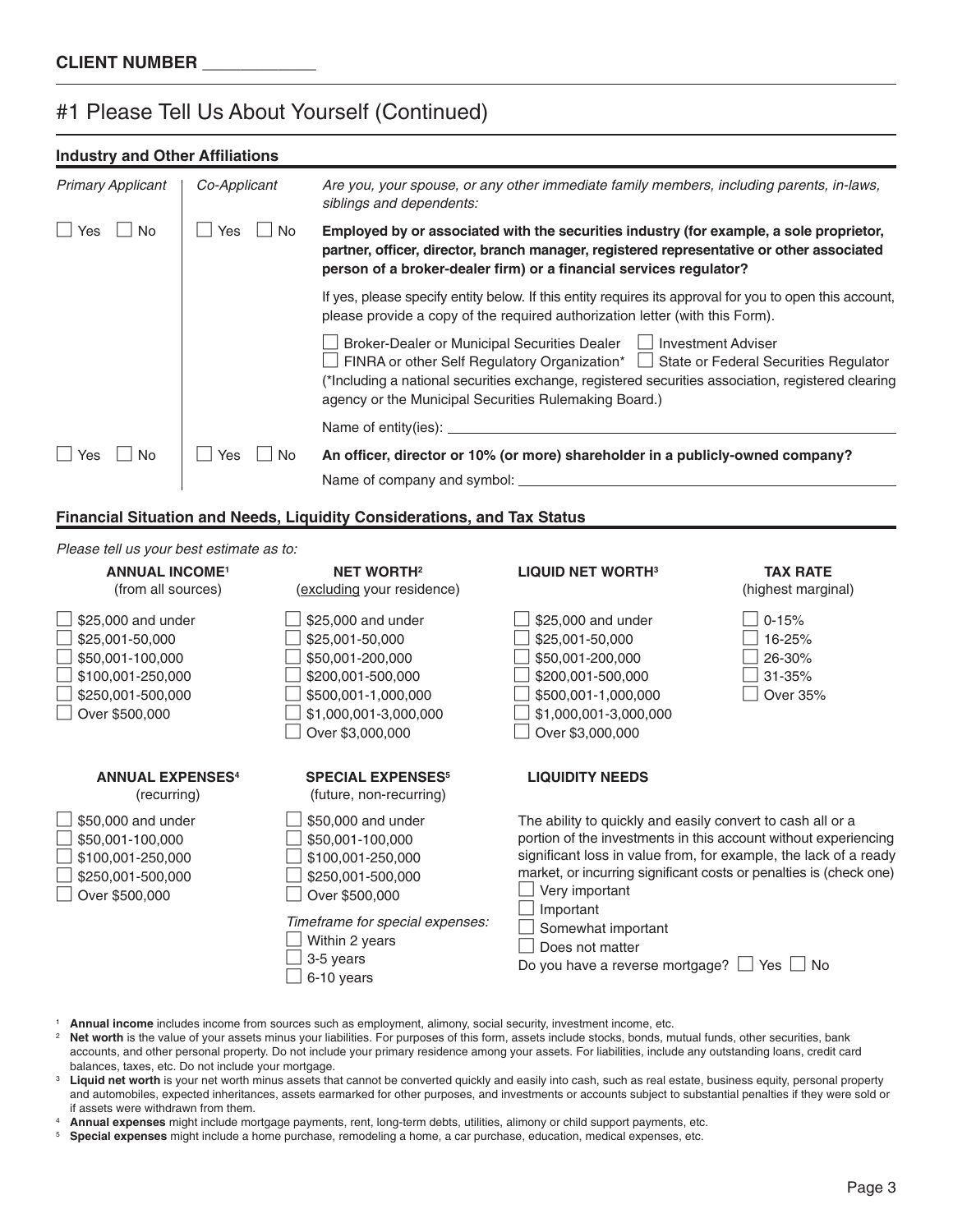### #1 Please Tell Us About Yourself (Continued)

### **Investment Risk Tolerance**

Investing involves risk. Different investment products and strategies involve different degrees of risk. The higher the expected returns of a product or strategy, the greater the risk that you could lose most of your investment. Investments should be chosen based on your objectives, timeframe, and tolerance for market fluctuations.

*Please select the degree of risk you (and any co-applicants, if applicable) are willing to take with the assets in this account.*

 **Conservative.** I/We want to preserve my initial principal in this account, with minimal risk, even if that means this account does not generate significant income or returns and may not keep pace with inflation.

 **Moderately Conservative.** I/We are willing to accept low risk to my initial principal, including low volatility, to seek a modest level of portfolio returns.

 **Moderate.** I/We are willing to accept some risk to my initial principal and tolerate some volatility to seek higher returns, and understand I could lose a portion of the money invested.

 **Moderately Aggressive**. I/We are willing to accept high risk to my initial principal, including high volatility, to seek high returns over time, and understand I could lose a substantial amount of the money invested.

 **Significant Risk.** I/We are willing to accept maximum risk to my initial principal to aggressively seek maximum returns, and understand I could lose most, or all, of the money invested.

### **Financial Investment Experience**

We are collecting the information below to better understand your investment experience. We recognize your responses may change over time as you work with us.

*Please check the boxes that best describe your investment experience to date.*

| Investment                                                         | Years experience   |                                        | <b>Investment</b>        | <b>Years experience</b> |                             |
|--------------------------------------------------------------------|--------------------|----------------------------------------|--------------------------|-------------------------|-----------------------------|
| Mutual Funds/<br>Exchange Traded Funds<br><b>Individual Stocks</b> | $1 - 5$<br>$1 - 5$ | Over <sub>5</sub><br>Over <sub>5</sub> | <b>Bond</b><br>Annuities | $1 - 5$<br>$1 - 5$      | Over 5<br>Over <sub>5</sub> |

### **Decision-Making (check all that apply)**

 $\Box$  I/We consult with my broker, investment adviser, CPA, or other financial professional.

I/We generally make my own decisions and/or consult with my co-applicant(s).

 $\Box$  I/We discuss investment decisions with family and/or friends.

#### **Other Investments**

*Please provide us with additional information about your other investments to help us more fully understand your investment profile and identify what types of investments or strategies may be suitable for you*.

| Investment type/description | Firm holding the investment | Amount (\$US) |  |
|-----------------------------|-----------------------------|---------------|--|
|                             |                             | \$            |  |
|                             |                             | \$            |  |
|                             |                             | S.            |  |
|                             |                             | \$            |  |
|                             |                             | S.            |  |
|                             |                             | \$            |  |
|                             |                             | \$            |  |
|                             |                             |               |  |
|                             |                             |               |  |
|                             |                             |               |  |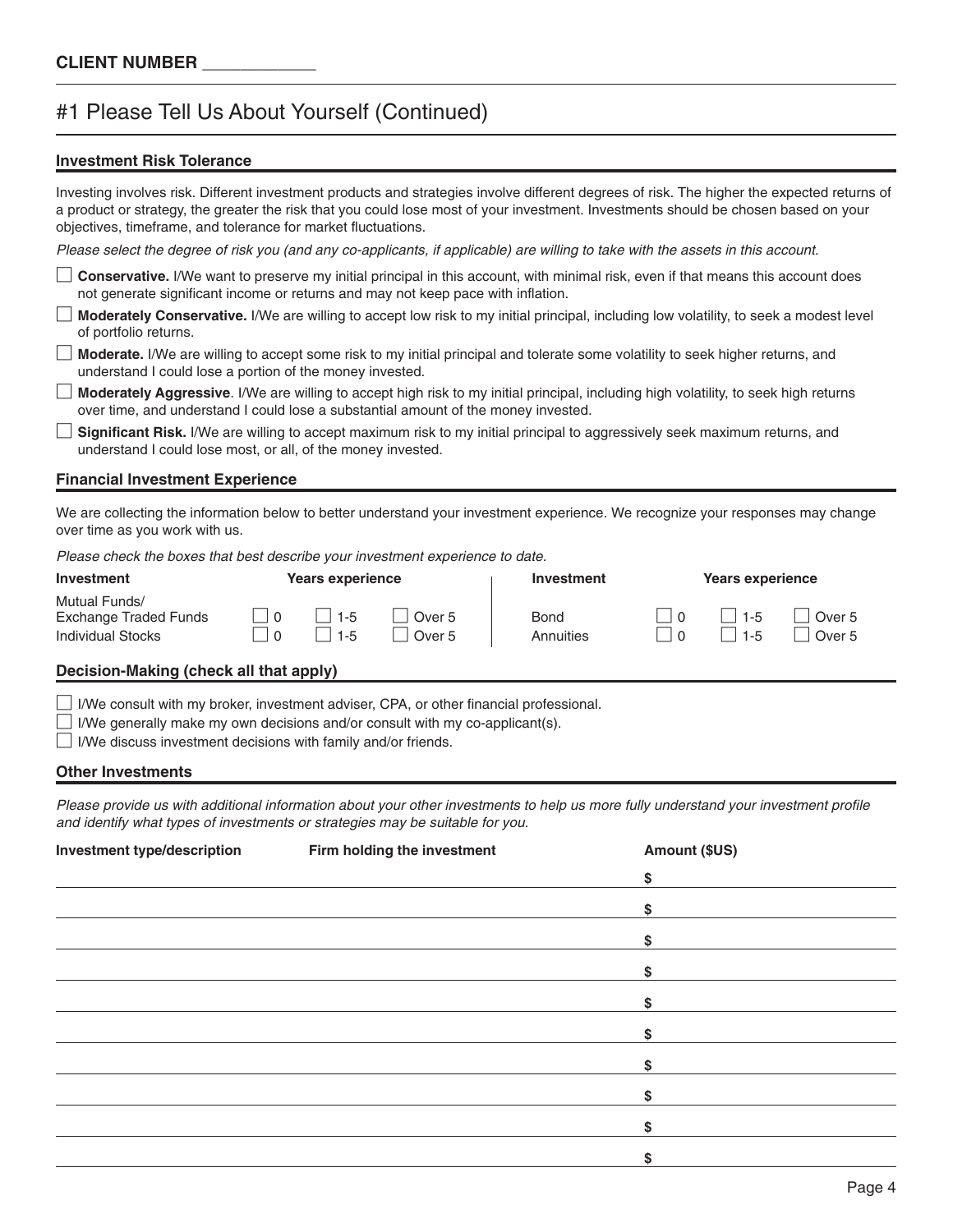## **#2 Tell Us How You Intend to Use This Account**

The more we know about you and your goals for this account, the better we can serve you. Please answer the following questions about your investment objectives and investment time horizon to help us determine which investment products and strategies are suitable for you.

### **Investment Objectives and Investment Time Horizon**

| The investments at Family Investors Company will be:                                  | I/We plan to invest for the following (check all that apply): |
|---------------------------------------------------------------------------------------|---------------------------------------------------------------|
| $\Box$ Less than 1/3 of my/our financial portfolio                                    | Generate income for current or future expenses                |
| $\Box$ Roughly 1/3 to 2/3 of my/our financial portfolio                               | Partially fund my retirement                                  |
| More than 2/3 of my/our financial portfolio                                           | Wholly fund my retirement                                     |
|                                                                                       | Steadily accumulate wealth over the long term                 |
|                                                                                       | Preserve wealth and pass it on to my heirs                    |
|                                                                                       | Pay for education                                             |
|                                                                                       | Pay for a house                                               |
|                                                                                       | Market speculation                                            |
|                                                                                       |                                                               |
| The expected period of time you plan to invest to achieve your financial goal(s):     |                                                               |
| $\Box$ Under 1 year<br>$\Box$ 1-2 years<br>$\Box$ 3-5 years<br>$\Box$ 6-10 years      | $\Box$ 11-20 years<br>$\Box$ Over 20 years                    |
| <b>Other Information</b>                                                              |                                                               |
| profile and identify what types of investments or strategies may be suitable for you. |                                                               |
|                                                                                       |                                                               |
|                                                                                       |                                                               |
|                                                                                       |                                                               |
|                                                                                       |                                                               |
|                                                                                       |                                                               |
|                                                                                       |                                                               |
|                                                                                       |                                                               |
|                                                                                       |                                                               |
|                                                                                       |                                                               |
|                                                                                       |                                                               |
|                                                                                       |                                                               |
| $\cdots$                                                                              |                                                               |

*(use additional space as needed)*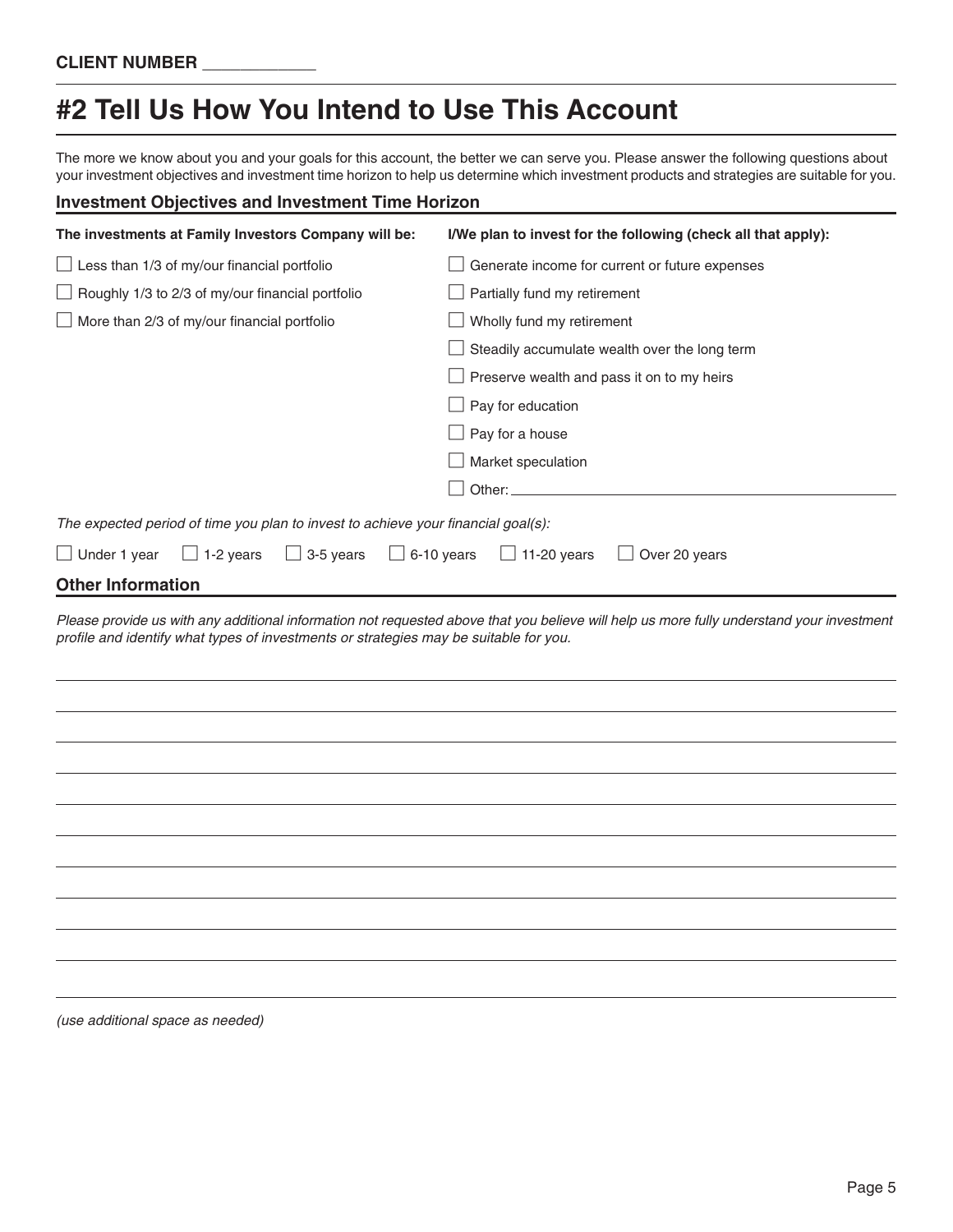## **#3 Tell Us How You Will Fund This Account**

*Please tell us how you are funding this account (check all that apply):*

| $\Box$ Income                        | Insurance payout                                                                 |
|--------------------------------------|----------------------------------------------------------------------------------|
| $\Box$ Pension or retirement savings | Inheritance                                                                      |
| $\Box$ Funds from another account    | Social Security benefits                                                         |
| $\Box$ Gift                          | Home Equity Line of Credit/Reverse Mortgage                                      |
| $\Box$ Sale of business or property  | (Family Investors Company does not accept this<br>method of funding an account.) |
| $\Box$ Savings/CD                    | Other                                                                            |
|                                      |                                                                                  |

## **#4 Tell Us How You Want To Work With Us**

### **Back-Up Contact Information**

If we are unable to reach you for a period of time, you authorize us to contact the person listed below and to have the person disclose information about you in order to confirm the specifics of your current contact information, health status, and the identity of any legal guardian, executor, trustee, or holder of a power of attorney.

| $\Box$ Mr.               | $\Box$ Mrs. | $\square$ Ms. | $\Box$ Dr. | Rev.<br>$\Box$                                                                    | <b>Suffix</b> | Sr.<br>$\vert \ \ \vert$ | $\Box$ Jr. |               |
|--------------------------|-------------|---------------|------------|-----------------------------------------------------------------------------------|---------------|--------------------------|------------|---------------|
| <b>First Name</b>        |             |               |            | Middle Name                                                                       |               |                          | Last Name  |               |
| <b>Permanent Address</b> |             |               |            |                                                                                   |               |                          |            | Apt/Suite No. |
| City                     |             |               | State      | ZIP Code                                                                          |               |                          | Country    |               |
|                          |             |               |            |                                                                                   |               |                          |            |               |
| <b>Work Phone</b>        |             | Home Phone    |            | Mobile Phone                                                                      |               | <b>Email Address</b>     |            |               |
|                          |             |               |            | Relationship to Primary Applicant/Co-Applicant: _________________________________ |               |                          |            |               |
| Name of Attorney         |             |               |            |                                                                                   |               | Name of Accountant       |            |               |
| Address                  |             |               |            |                                                                                   | Address       |                          |            |               |